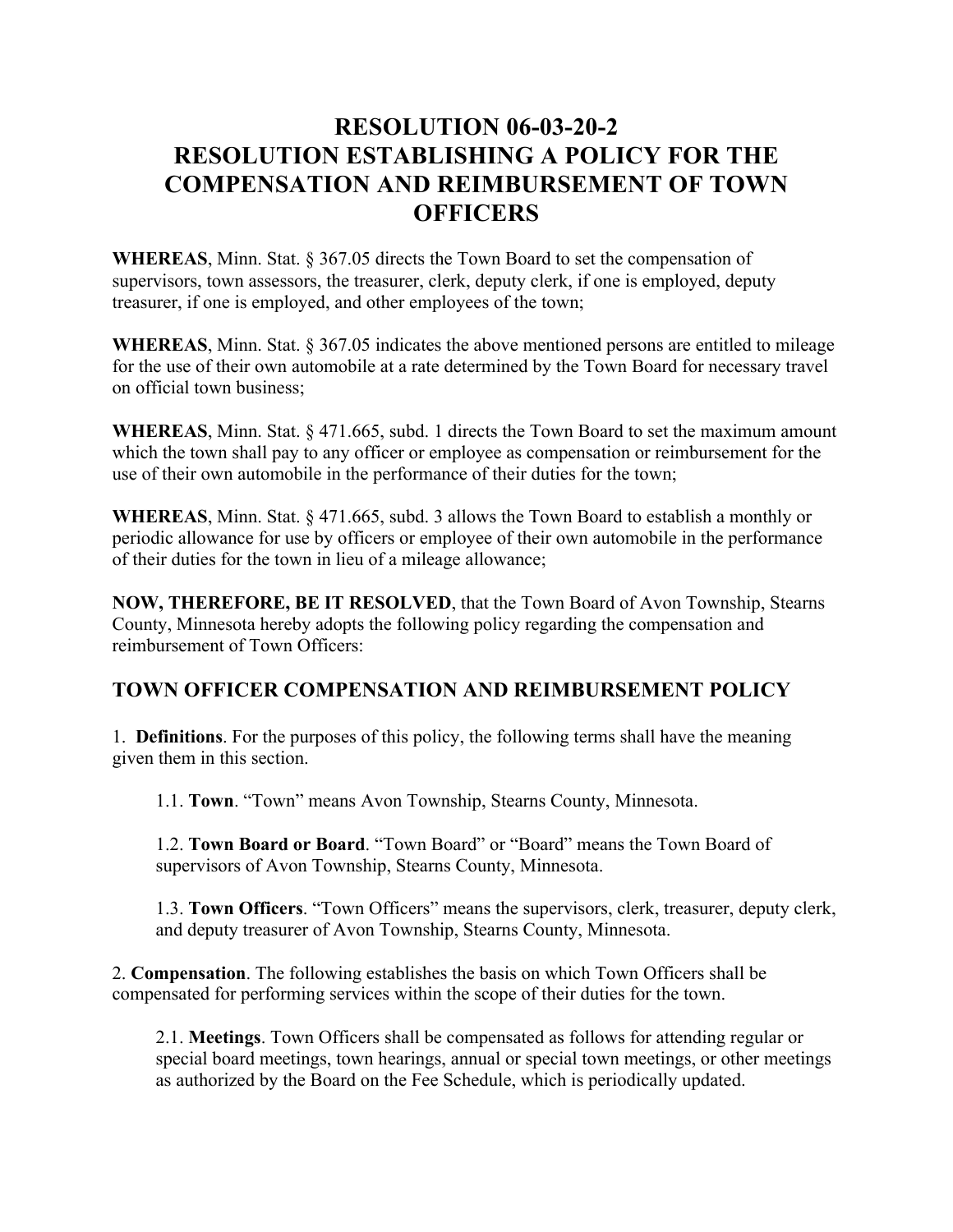2.2. **Hourly Rate**. Town Officers that are authorized by the Board to perform work for the town outside of a meeting shall be compensated at the rate authorized by the Board on the Fee Schedule, which is periodically updated.

2.3. **Salary**. The Clerk, Treasurer, and Deputy Clerk will receive a monthly salary based on the amount authorized by the Board of Supervisors on the Fee Schedule, which is periodically updated.

2.4. **Taxes & Withholdings**. All amounts paid to Town Officers as compensation shall be subject to all appropriate taxes and withholdings as provided by law.

3. **R**e**imbursement of Expenses**. The following establishes the rates at which Town Officers shall be reimbursed for expenses they are authorized by the Board to incur and actually incur on behalf of, and within the scope of their duties for, the town. Only expenses authorized by the Board are eligible for reimbursement.

3.1. **Mileage**. When it is necessary and authorized by the Board for Town Officers to use private automobiles to perform their duties on behalf of the town, Town Officers shall be eligible to have their mileage reimbursed for the actual miles traveled at the established federal standard mileage rate for the use of privately owned vehicles in effect at the time of travel. Town Officers are not eligible for mileage reimbursement for attending regular or special board meetings, hearings, or annual or special town meetings held within the Town. The mileage reimbursement is inclusive of all direct and indirect automobile related expenses and no other reimbursement for the use of a private automobile shall be allowed.

3.2. **Telephone**. A Town Officer authorized by the Board to make long-distance calls from their private phone to conduct town business shall be eligible to seek reimbursement of the actual costs of making the calls. The costs of using cellular or mobile phones to make longdistance calls are not eligible for reimbursement unless specifically authorized by the Board.

3.3. **Meals**. Town Officers may request reimbursement of the actual cost of necessary meals consumed while on Board authorized town business. Alcohol is not a reimbursable expense and shall not be consumed while engaged in town business. The request for reimbursement must be accompanied by a receipt.

3.4. **Other Expenses**. Any other expenses actually incurred by Town Officers in the performance of their duties for the Town, but which are not addressed in this policy, shall only be eligible for reimbursement if the Board authorized the activity and the expenses were necessary to and arose out of properly conducting Town business.

4. **Detailed Claims**. No officer shall receive compensation or be reimbursed for expenses incurred unless and until they submit a written claim report to the Board detailing the activities supporting the claim for compensation and the specific basis for all expense reimbursement requests. Claims for compensation or requests for the reimbursement of expenses shall be made on Board approved forms at the next following regular board meeting.